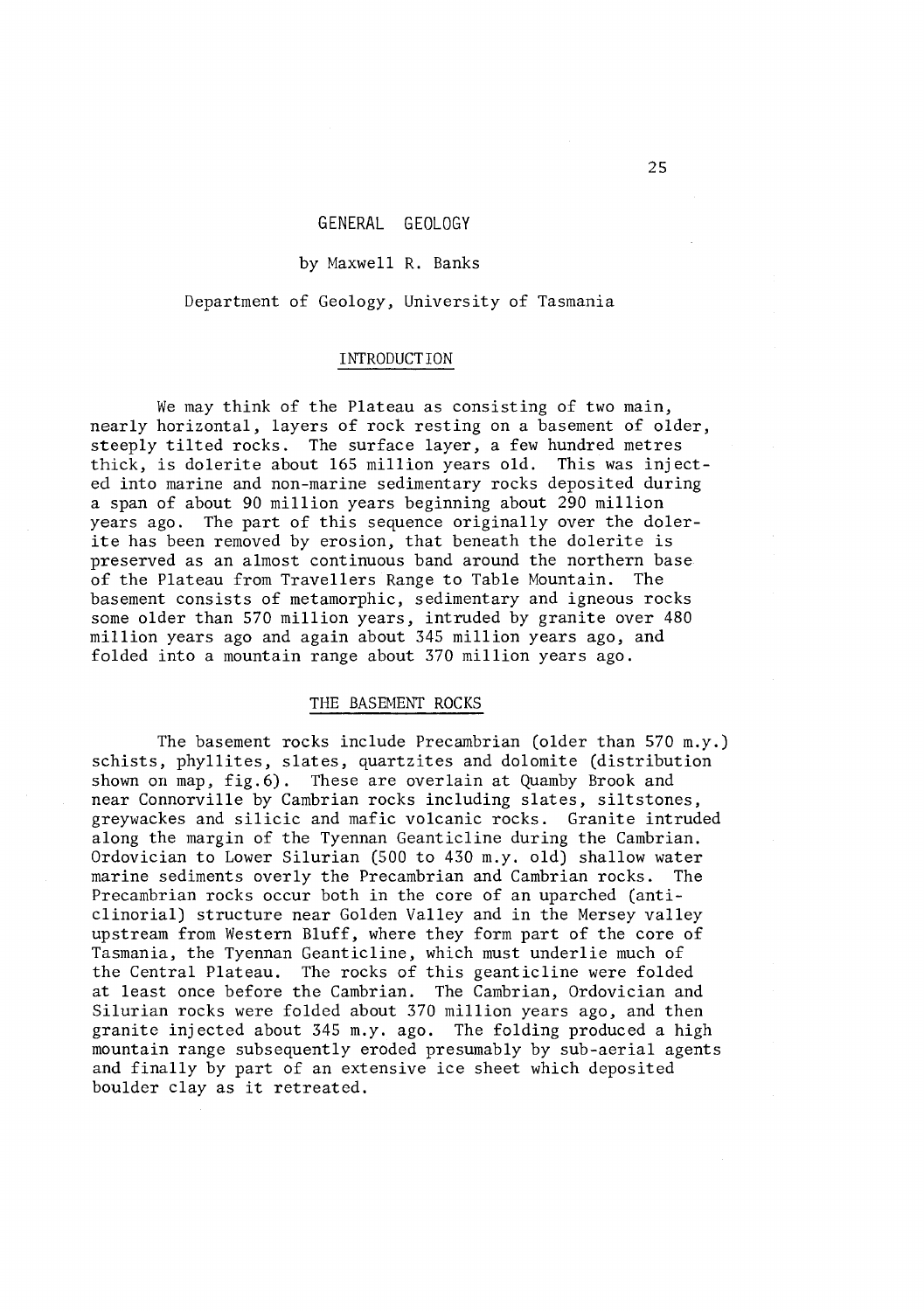

Generalised geological map of the Central Plateau.  $6.$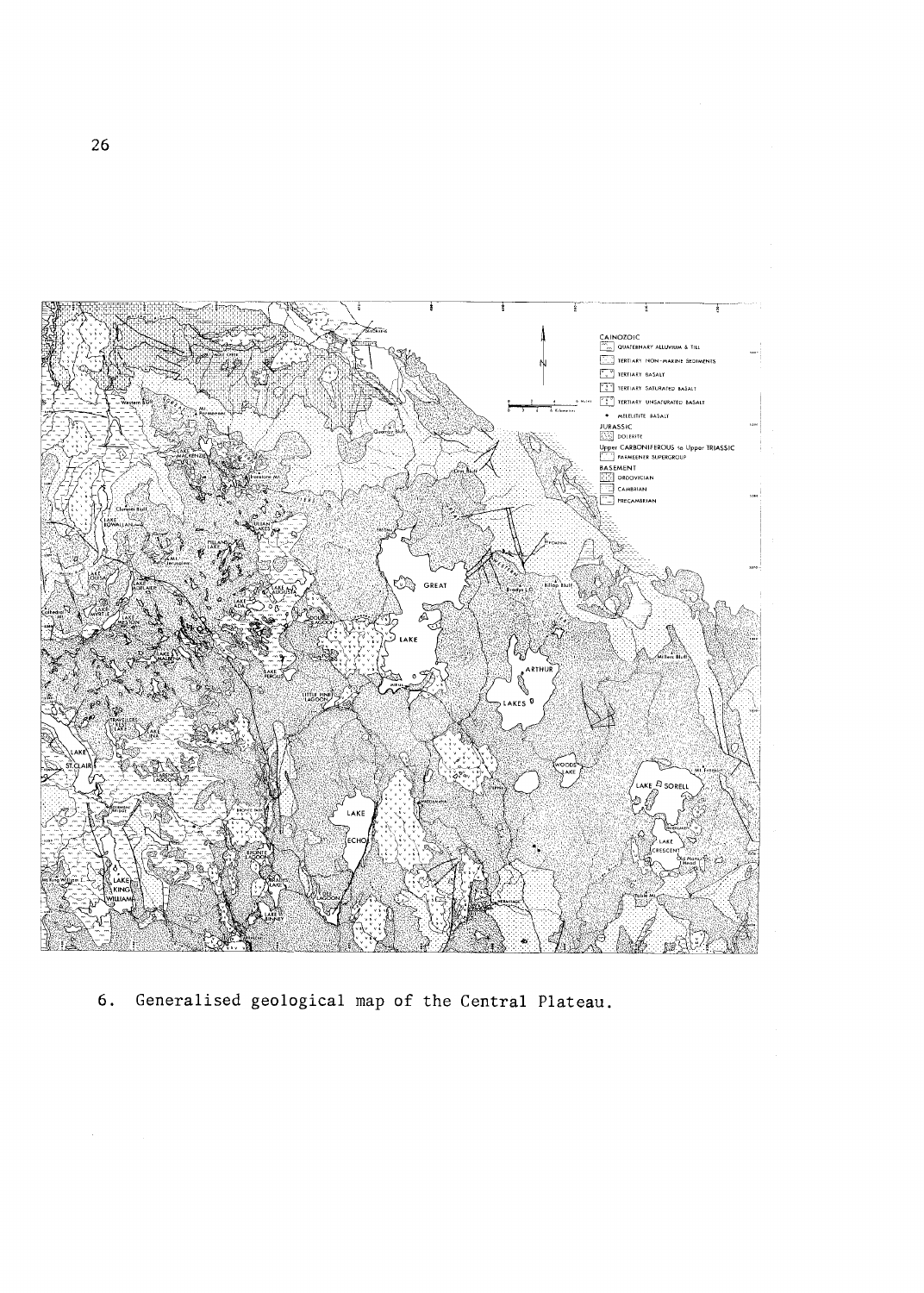#### THE PARMEENER SUPERGROUP

#### Intioduction and Definition

The boulder clay is the lowest unit in a succession of rocks of Late Carboniferous (290 m.y.) age at the base to Late Triassic (205 m.y.) age at the top. The succession outcrops around the rim of the Plateau from Travellers Range to Table Mountain and could conveniently be called the Parmeener Supergroup (after Mt. Parmeener, 447.4E.539.00N). The Supergroup includes all the units from the Stockers Tillite at the base to the Brady Formation at the top and in the Plateau region is about 1200m thick. It rests with angular unconformity on older rocks and is capped by an intrusive dolerite sheet in most places. The units in the supergroup progressively overlap older units from the east and from the south towards Cradle Mountain. This overlap suggests that the surface of the basement rocks sloped down to south and east from Cradle Mountain in the Early Permian.

# Lower Parmeener Supergroup

Details of the lower part of the Supergroup will be given by Mr. M.J. Clarke and his colleagues. Although the lower part of the supergroup includes some important marine beds, the upper part is entirely non-marine.

# Upper Parmeener Supergroup

The upper part of the supergroup begins at the base of the Jackey Shale which is Upper Permian (Balme in Jennings 1963). The siltstones, sandstones and coaly streaks in this unit were deposited under humid, probably cool, conditions in swamps, lakes and river channels on a coastal plain initially, at least, close to the sea.

The subdued outcrops of the Jackey Shale are capped and, in most places, hidden by long ramparts of Ross Sandstone in cliffs up to lOOm high. A thin bed of carbonaceous siltstone near the top of the Ross Sandstone contains spores of Early Triassic age (Playford 1965). Deposition of the sandstone on point bars in a migrating, slightly meandrine stream system is suggested by the grainsize and the cross-bedding in this unit along the Western Tiers. Near Lake St. Clair alluvial fans of easterly derivation are indicated at this time by gravel beds (Gould Conglomerate, Macleod *et al.* 1961). Mottled red siltstones in rocks of this age near Hobart show that the climate was monsoonal.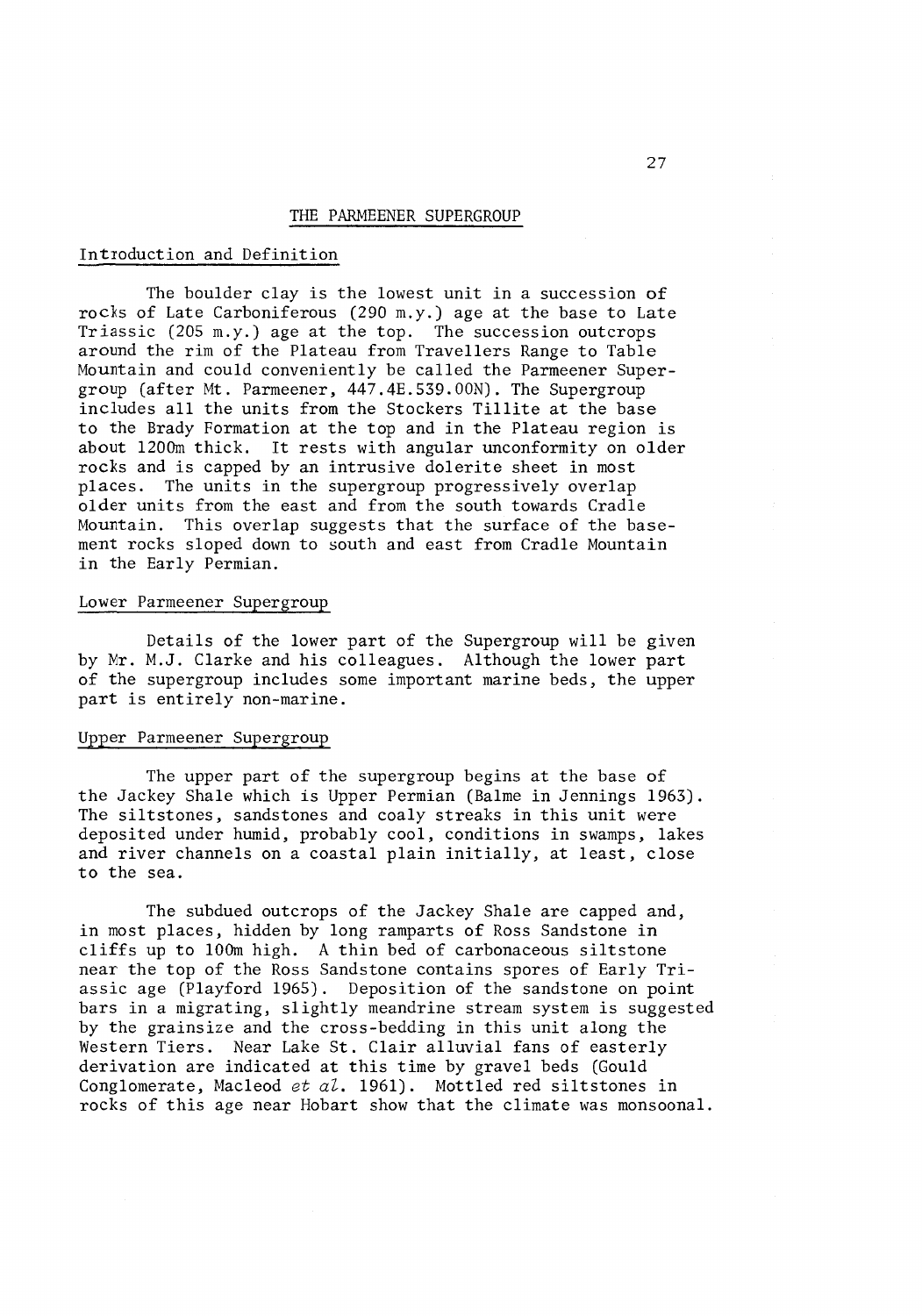The grainsize decreases and the proportion of siltstone increases upwards into the Cluan Formation. These characters, the scale of cross-bedding, and the types of fossils present suggest that the river system had decreased in gradient and become more meandrine. Spores in siltstones show that clubmosses, horse-tails, ferns and seed ferns grew on this Early Triassic flood plain. In the rivers labyrinthodont amphibians lived, some to die in ponds left as the rivers dried up in the dry season. Their bones, especially their teeth and skull bones, were picked up with flakes of dried up clay by the floods of the wet season and dumped in clay-pellet gravel beds as the floods receded. The same species of labyrinthodont occurs in Early Triassic rocks near Derby in Western Australia (Cosgriff 1965).

Fragments of volcanic rock in the next highest unit, the Tiers Formation, as well as some of the minerals in the sandstones reveal that volcanic activity had started within the. watershed of the river system. The presence of abundant plant fossils in some of the siltstones of this formation suggest a more equably humid climate than earlier. Spores from these rocks show that they are Middle Triassic. Close interbedding of sandstone and siltsone allow us to envisage deposition on levee banks and in back swamps on an extensive flood plain.

The highest formation in the Supergroup, the Brady, consists of approximately equal proportions of sandstone and siltstone with some thin coal seams. Fragments in the sandstone show the continued presence of, even increase in, volcanic activity. A flood plain dotted with cinder cones, swamps, ponds and lakes may be envisaged with scouring rushes, ferns and seedferns growing in and near the water, large club mosses, cycad palms and maiden hair trees further away. These fossils demonstrate the Late Triassic age of the formation. The abundance of plant fossils and the presence of coal suggest a high effective rainfall.

#### The Latitude Anomaly

The monsoonal climate postulated for the Early Triassic and the very abundant vegetation in the Late Triassic in Tasmania are difficult to reconcile with the high latitude (about  $80^{\circ}$ S) inferred for the area from palaeomagnetic studies (Irving 1963).

## Structure

Study of the dips of the Supergroup and of the heights of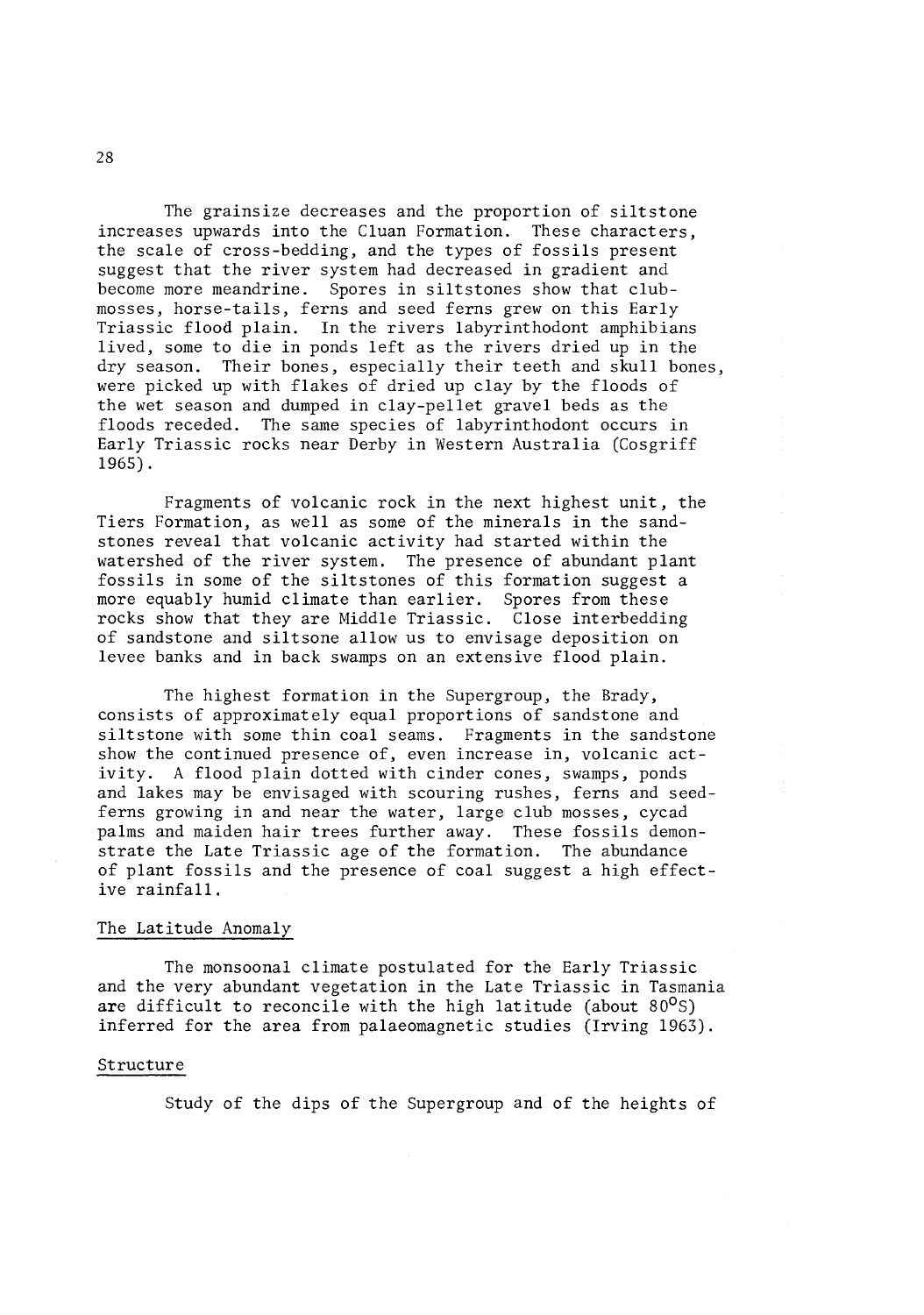the contact between the lower and the upper parts of the Supergroup (see fig.7) suggest that it is gently folded. The axis of a shallow syncline may be inferred south of Warners Lookout and of a shallow anticline near Projection Bluff. Synclinal axes have also been inferred just east of Bronte and near the Ouse River, anticlinal axes under Lake Echo and near Hunterston (Fairbridge 1949). It seems likely that this folding occurred before the intrusion of dolerite sheets but it certainly occurred before the Early Tertiary as the Tertiary non-marine beds are not folded (Longman 1966 p.26).

#### INTRUSION OF DOLERITE

The next recorded event in the history of the Plateau was the injection into the Parmeener Supergroup of vast masses of molten dolerite. This occurred about 165 million years ago during the Jurassic Period as the supercontinent of Gondwana began to break up. The dolerite of the Plateau appears to be predominantly a single sheet and outcrop appears to be unbroken around the edge of the Plateau from Travellers Range to south of Bradys Lookout. At least one feeder for this sheet has been postulated, a circular pipe rising from within the basement and penetrating the Parmeener Supergroup under Great Lake. More details on this rock are given elsewhere in the book by F.L. Sutherland.

The injection of a sheet several hundred metres thick not far beneath the earth's surface is likely to have raised the surface but the form of this new surface cannot yet be reconstructed.

#### AN INTERVAL OF EROSION

After injection of the dolerite, weathering and erosion gradually removed its sedimentary cover but remnants of it occur near the Walls of Jerusalem (Macleod *et aZ.* 1961), Great Lake (Jones *et aZ.* 1966) and elsewhere; By about the end of the Cretaceous Period or early in the Tertiary (65 million years ago), laterite and bauxite had developed on the dolerite under tropical or sub-tropical conditions and are preserved beneath Early Tertiary sediments near Launceston. The Plateau area had probably become by this time part of an extensive plainland or a very gently rolling terrain.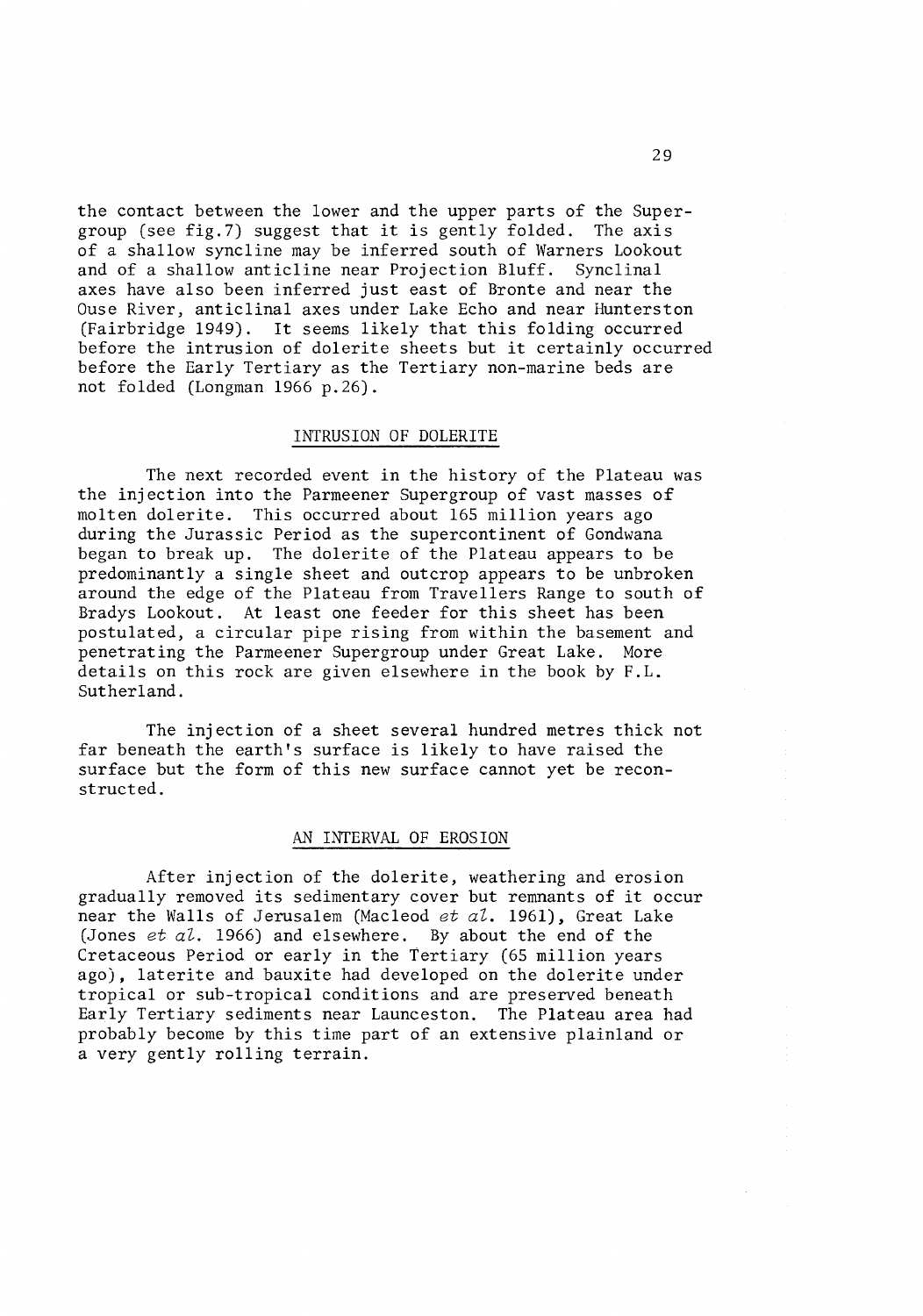

7. Structural map of the Central Plateau.

#### UPLIFT OF THE PLATEAU

This terrain was disrupted by many fractures about 65 million years ago as Antarctica moved away from the Australian continent (Griffiths 1971). The Plateau began to rise along north-west or northerly trending lines such as the Bracknell Fault (Longman and Leaman 1971, p.7), and the fault just east of Lake King William (fig.7) leaving fault controlled lowlands to the north-east, the south-east and the south-west. In general the Plateau appears to be a major horst (upfaulted block) trending NW or NNW in the north and almost due north further south. The northern part of the horst is relatively unbroken but to the south the horst is increasingly broken into minor horsts, grabens (downfaulted blocks) and half grabens as the main Derwent "Graben", which borders the Plateau to the south, is approached (figs. 7 and 8).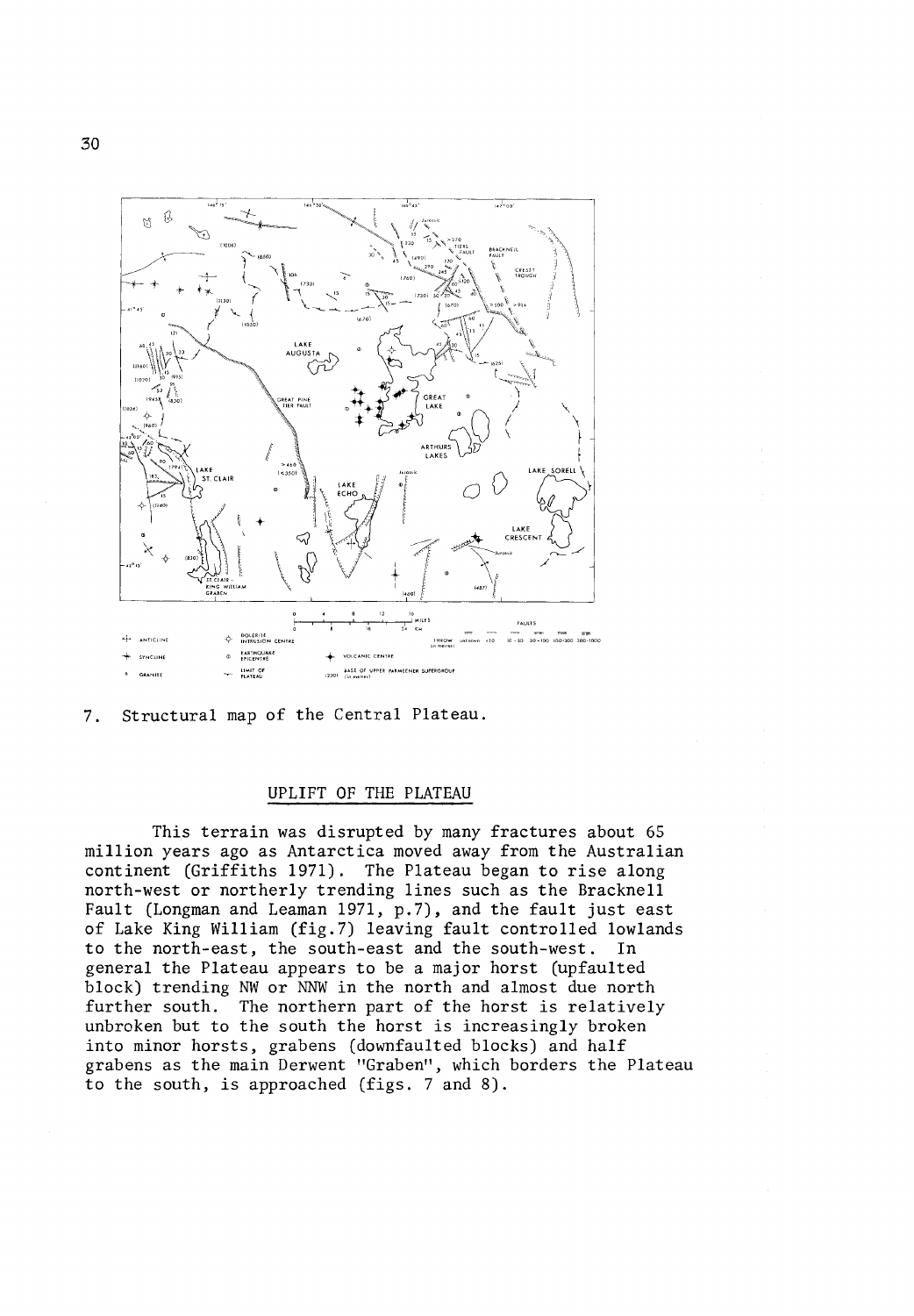

0 0. Geological cross-sections of the Central Plateau.

The whole area seems to have been tilted down to the south-east as the heights of the base of the upper part of the Parmeener Supergroup (fig.7) show. The tilt is about 1 in 130. The age of the tilting is unclear. A basalt dated radiometrically at about 26 million years occupies a valley some tens of metres deep at Skittleball Plains south-west of Great Lake, a valley probably cut by a predecessor of the Ouse, flowing south-east and south to the Derwent. This suggests that the Plateau was already tilted enough to allow such a valley to be cut. Basaltfilled valleys at Maggs Mountain and Mole Creek show the Tiers to have had a relief of at least 1060m when the basalt was erupted (Jennings 1963) and the north-western rim of the Plateau a relief of at least 700m. The age of this basalt is unfortunately not yet known.

Alluvial and lacustrine sediments, some containing fossils of a diverse broad-leafed flora and ancient relatives of the native pines accumulated in the Early Tertiary in the downfaulted areas of the St. Clair-King William Graben, the Derwent "Graben" at Ouse and in the Cressy Trough east of Macrae Hills

31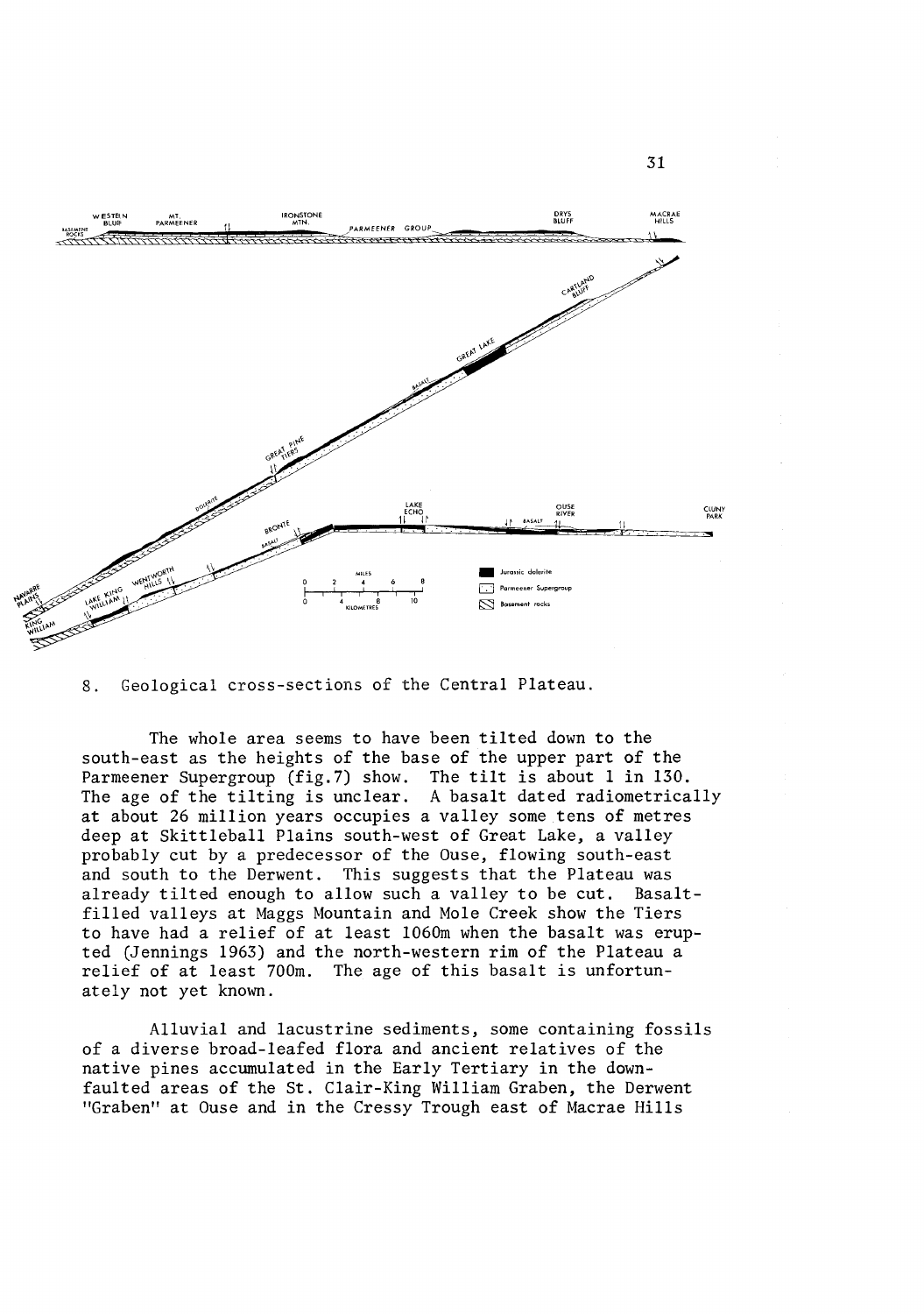(Prider 1948, Longman 1966, p.l9-21, Longman and Leaman 1971). The sediments at the southern end of the St. Clair-King William Graben have structures within them suggesting deposition on a north-west sloping floor onto which streams were flowing from the north-east (Prider 1948, p.l45). The flora and sediments in the Cressy Trough suggest a hot, humid climate. Minor developments of fluvial sediments occur beneath basalt at a few places -<br>Tarraleah (Prider 1948) near Hunterston (Fairbridge 1949,p.122) and in isolated patches along the eastern shore of Great Lake (Jones *et al.* 1966, Sutherland and Hale 1970). These sediments represent the channel and flood plain deposits of pre-basaltic ancestors of the Nive, Ouse and Shannon Rivers.

### VOLCANIC ACTIVITY

A basalt flow at Skittleball Plains (Sutherland and Hale 1970, p.l9) seems to have dammed a wide, flat-floored valley to form a lake in which extensive ash beds and entrail breccias were formed *ibid* pp.l9-23 and Sutherland, this book). This lake was about twice as wide as the present Great Lake and extended from Maclanachans Point and Christmas Bay at least as far north as Reynolds Island. It seems likely that this lake was drained by the river, predecessor of the Shannon, which deposited the gravels at Tods Corner now covered by basalt dated as about 21.8 million years old.

The basaltic lava eruptions are dealt with elsewhere in this book (by F.L. Sutherland). The lavas flowed into or down earlier river valleys, some narrow (Prider 1948, p.l42), others broad (Fairbridge 1949, p.l38). The lava forced the drainage to one side (Ouse, Shannon, upper Nive) or both sides (Lower Nive and Derwent) of the valley (Prider 1948, Fairbridge 1949 pp.l38-140). Some fluvial sediments are interbedded with basalt north of Tarraleah and it is interesting to note that one such sand is partly of aeolian origin (Prider 1948, p.145).

## SUBSEQUENT GEOLOGICAL HISTORY

The events which have affected the Plateau since the outpouring of the lavas are considered in the Geomorphology section.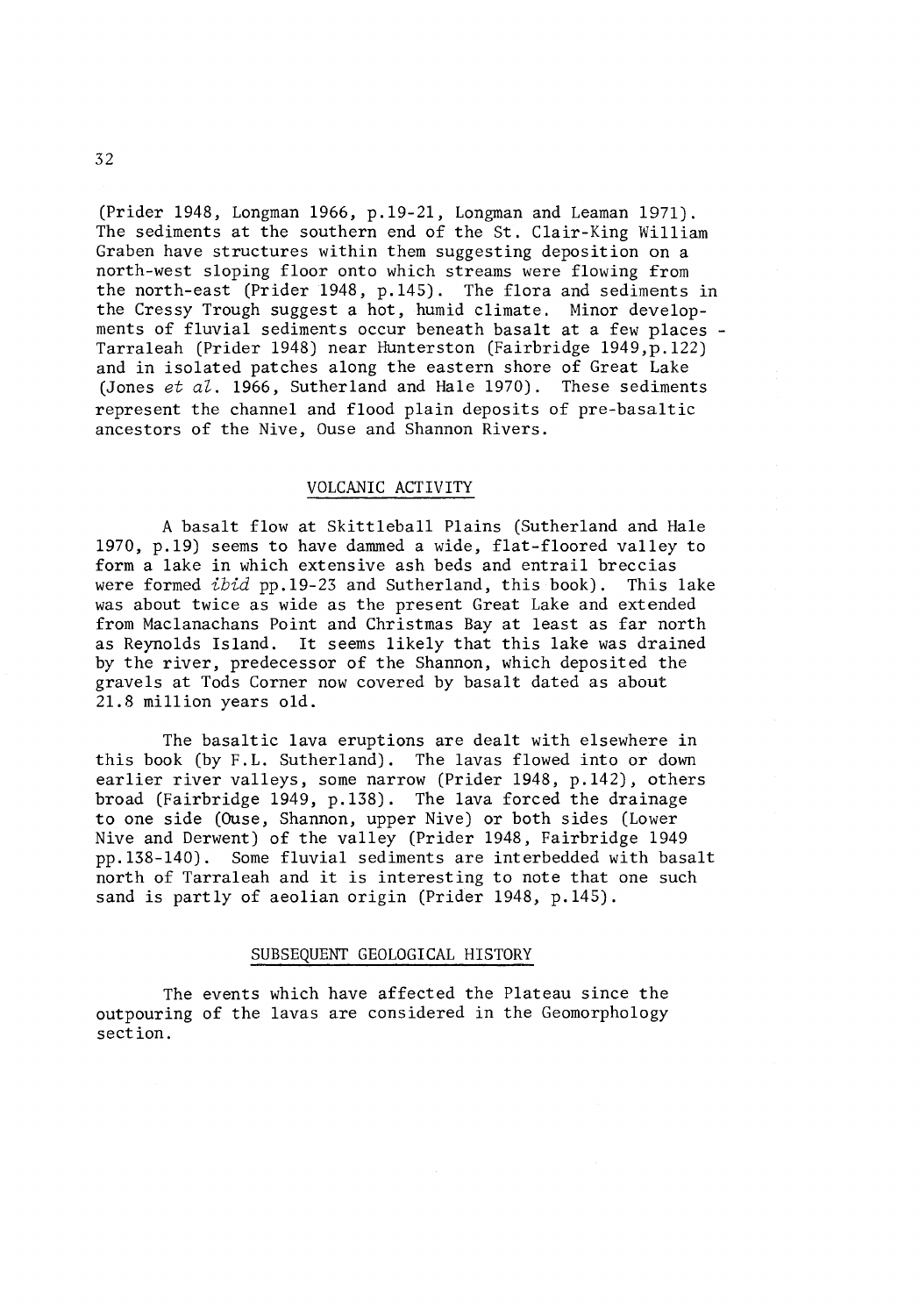### REFERENCES

- Cosgriff, J.A., 1965: A new genus of Temnospondyli from the Triassic of Western Australia. *J.R. Soc. West. Aust.,* 48, 3, 65-90.
- Fairbridge, R.W., 1949: The geology of the country around Waddamana, Central Tasmania. *Pap. Proc. Roy. Soc. Tasm.,*  (1948), 111-151.
- Griffiths, J., 1971: Continental Margin Tectonics and the Evolution of south east Australia. *The A.P.E.A. Journal*, 75-79.
- Irving, E., 1963: Paleomagnetism of the Narrabeen Chocolate Shales and the Tasmanian Dolerite. *J. geophys. Res.* 68, 8, 2283-2287.
- Jennings, I.B., 1963: Middlesex. *Tasm. Dept. Mines GeoZ. Surv. Explan. Rpt One Mile Geol. Map Series.*
- Jones, B.F., Haigh, J. and Green, R., 1966: The structure of the Tasmanian dolerite at Great Lake. *J. geol. Soc. Aust.,*  13, 2, 527-542.
- Longman, M.J., 1966: Launceston. *Tasm. Dept. Mines Geol. SUrv. Explan. Rpt One Mile Geol. Map Series.*

and Leaman, D.E., 1971: Gravity Survey of the Tertiary Basins in Northern Tasmania. *Geol. Surv. Tasm., Bull.* 51.

- Macleod, W.N., Jack, R.H., and Threader, V.M., 1961: Du Cane. Tasm. Dept. Mines Geol. Surv. Explan. Rpt One Mile Geol. Map *Series.*
- Playford, G., 1965: Plant microfossils from Triassic sediments near Poatina, Tasmania. *J. geol. Soc. Aust.*, 12, 2, 173-210, p1s. 6-11.
- Prider, R.T., 1948: Geology of the country around Tarraleah, Tasmania. *Pap. Proc. Roy. Soc. Tasm.* (1947), 127-150.
- Sutherland, F.L., and Hale, G.E.A., 1970: Cainozoic volcanism in and around Great Lake, Central Tasmania. *Pap. Proc. Roy. Soc.*  Tasm.,  $104$ ,  $17-32$ , p1.  $1-4$ .